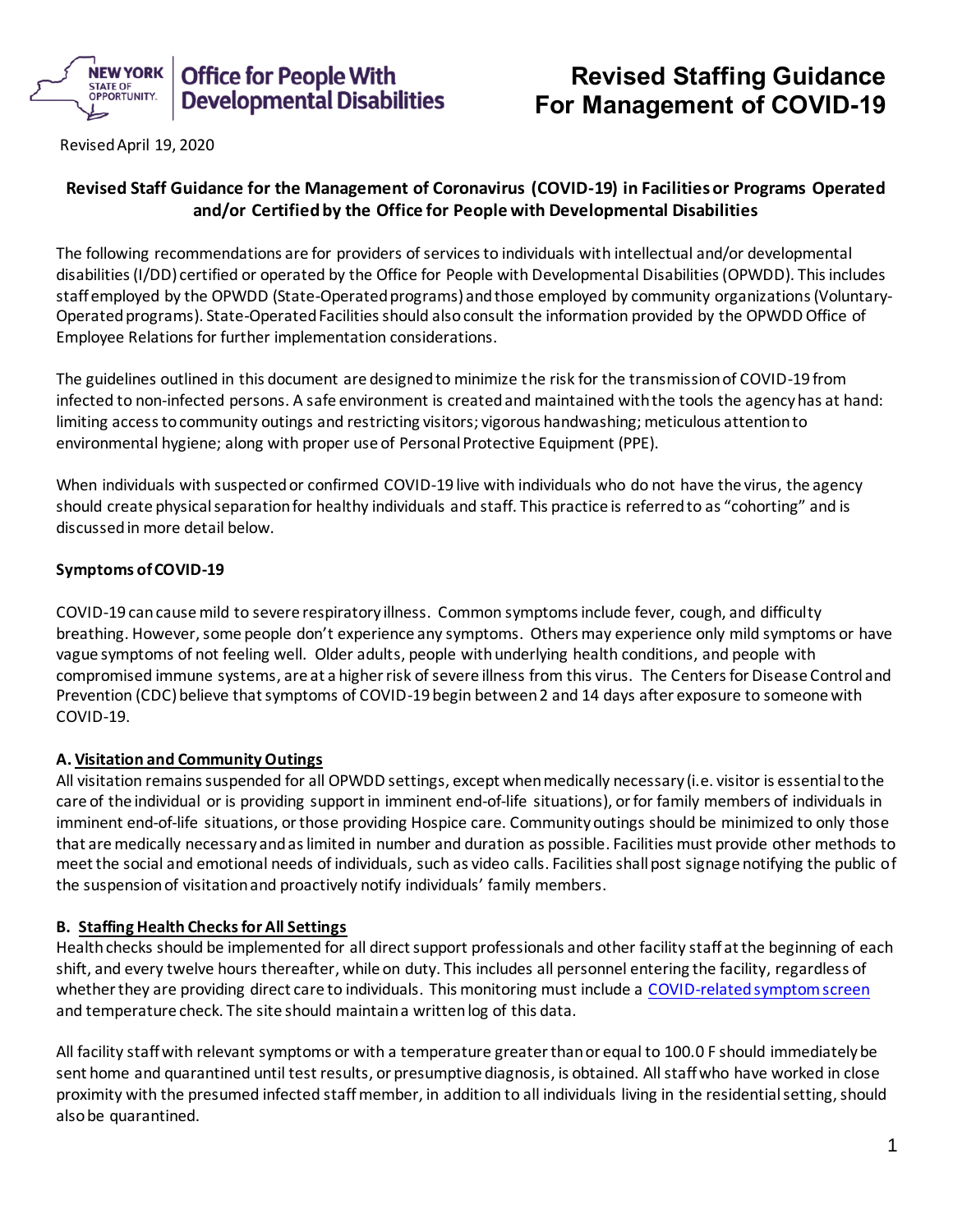## **C. Individual Health Checks for All Settings**

Health checks should be implemented for all individuals living in a residential facility certified or operated by OPWDD. Check each individual at least once daily, and as needed, for fever (as measured with a thermometer), cough, or difficulty breathing, and document findings. Any individual with fever or signs and symptoms of COVID-like illness should be immediately isolated to their room. The additional guidance below regarding "when there are suspected or confirmed cases of COVID-19" should be followed.

## **D. When there are Suspected or Confirmed Cases of COVID-19**

The following steps must be taken when any individual living in a residential facility, certified or operated by OPWDD, is identified as having a suspected or confirmed case of COVID-19:

- 1) Notify the local health department and the OPWDD Incident Management Unit, in accordance with "OPWDD Guidelines for Implementation of Quarantine and/or Isolation Measures at State-Owned and Voluntary Providers in Congregate Settings," issued March 11, 2020.
- 2) All individuals in the residential setting should be placed in quarantine and all affected individuals should remain in their rooms. Cancel group activities and communal dining. Offer other activities for individuals in their rooms to the extent possible, such as video calls.
- 3) All staff working at the facility, who have had contact with the individual, should maintain quarantine in accordance with the "COVID-19 Protocols for Direct Support Personnel to Return to Work", issued March 28, 2020. Impacted staff members must, remain quarantined in their home when not at work.
- 4) Do not float staff between units or between individuals, to the extent possible. Cohort individuals with suspected or confirmed COVID-19, with dedicated health care and direct care providers, to the extent possible. Minimize the number of staff entering individuals' rooms.
- 5) Staff must actively monitor all individuals in affected homes, once per shift. This monitoring must include a COVID-related symptom screen and temperature check. The site should maintain a writtenlog of this data for later review. If the individual's symptoms worsen, notify their healthcare provider that the individual has suspected or confirmed COVID-19. If the individual has a medical emergency and you need to call 911, notify the dispatch personnel that the individual has, or is being evaluated for, COVID-19.
- 6) Other individuals living in the home should stay in another room, or be separated from the sick individual, as much as possible. Other individuals living in the home should use a separate bedroom and bathroom, if available.

Make sure that shared spaces in the home have good air flow, such as by an air conditioner or an opened window, weather permitting.

# **E. Additional Staffing Practices with Suspected or Confirmed Cases of COVID-19**

All settings certified or operated by OPWDD should continue to implement the following staffing considerations, to the extent possible:

- 1) Maintainsimilar daily staff assignments into or out of sites that serve individuals with a confirmed or suspected diagnosis of COVID-19.
- 2) Limit staff assignments into or out of sites that serve individuals who had contact with a person with a confirmed or suspected diagnosis of COVID-19.
- 3) Assignstaff to support asymptomatic individuals with a confirmed or suspected diagnosis of COVID-19.
	- a. If the individual with a confirmed exposure begins to show signs and symptoms consistent with COVID-19, those exposed staff should not be reassigned to other sites.
- 4) Any staff member showing symptoms consistent with COVID-19 should be directed to stay home, or if the symptoms emerge while at work, sent home immediately.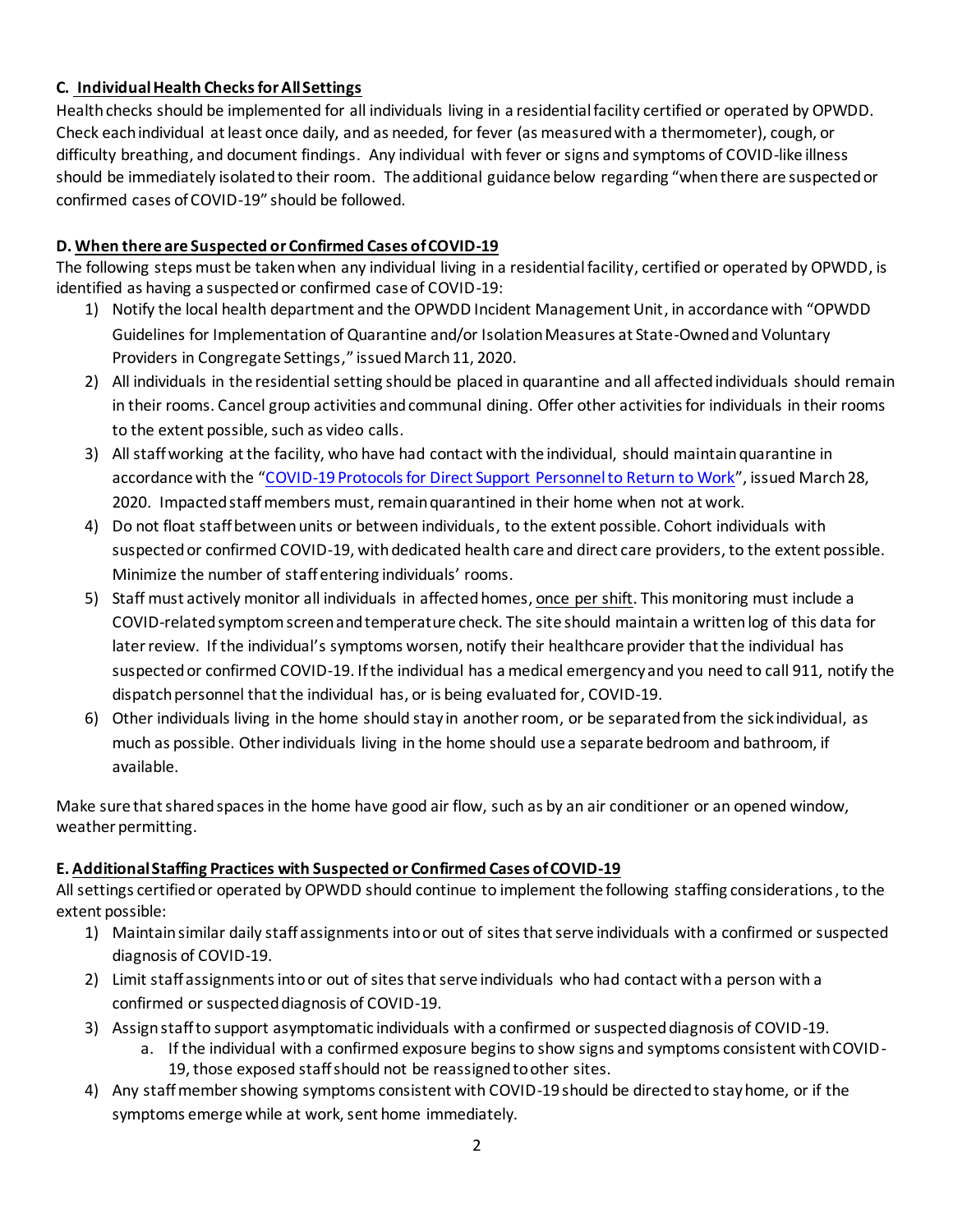## **F. Hand Washing**

Handwashing is the most effective strategy for reducing the spread of COVID-19. Proper handwashing saves lives at work and at home.

Germs can spread from other people or surfaces when you:

- Touch your eyes, nose, and mouth with unwashed hands;
- Prepare or eat food and drinks with unwashed hands;
- Touch a contaminated surface or objects; or
- Blow your nose, cough, or sneeze into your hands and then touch other people's hands or common objects.

**When to Wash Hands:** Direct support professionals and other facility staff should perform hand hygiene before and after all individual contact, contact with potentially infectious material, and before donning (putting on) and after doffing (removing) PPE, including gloves. Hand hygiene after doffing PPE is particularly important, to get rid of any germs that might have been transferred to bare hands during the removal process.

You can help yourself and your loved ones stay healthy by washing your hands often, especially during these key times when you are likely to get and spread germs:

- 1) When starting work;
- 2) Before handling medications;
- 3) Before assisting individuals with personal hygiene (toileting, bathing, shaving, menstrual care, wound care, etc.);
- 4) After assisting with personal hygiene tasks;
- 5) Before, during, and after preparing food;
- 6) After using the bathroom;
- 7) After coughing, sneezing, or smoking;
- 8) Before donning disposable gloves;
- 9) After doffing disposable gloves;
- 10) After touching garbage;
- 11) After touching an animal, animal feed, or animal waste;
- 12) After handling pet food or pet treats; and
- 13) Before leaving work.

## **During the COVID-19 public health emergency, you should also clean hands:**

- 1) After you have been in a public place and touched an item or surface that may be frequently touched by other people, such as door handles, tables, gas pumps, shopping carts, or electronic cashier registers/screens, etc.
- 2) Before touching your eyes, nose, or mouth.

**How to Wash Hands: Follow Five Steps to Wash Your Hands the Right Way:** Washing your hands is one of the most effective ways to prevent the spread of germs, even more effective than hand sanitizer.

Follow these five steps every time.

- 1. **Wet** your hands with clean, running water (warm or cold), and apply soap.
- 2. **Lather** your hands by rubbing them together with the soap. Lather the backs of your hands, between your fingers, and under your nails.
- 3. **Scrub** your hands for at least 20 seconds.
- 4. **Rinse** your hands well under clean, running water.
- 5. **Dry** your hands using a clean towel or air dry them.

# **All facilities should ensure that hand hygiene supplies are readily available to all personnel in every care location.**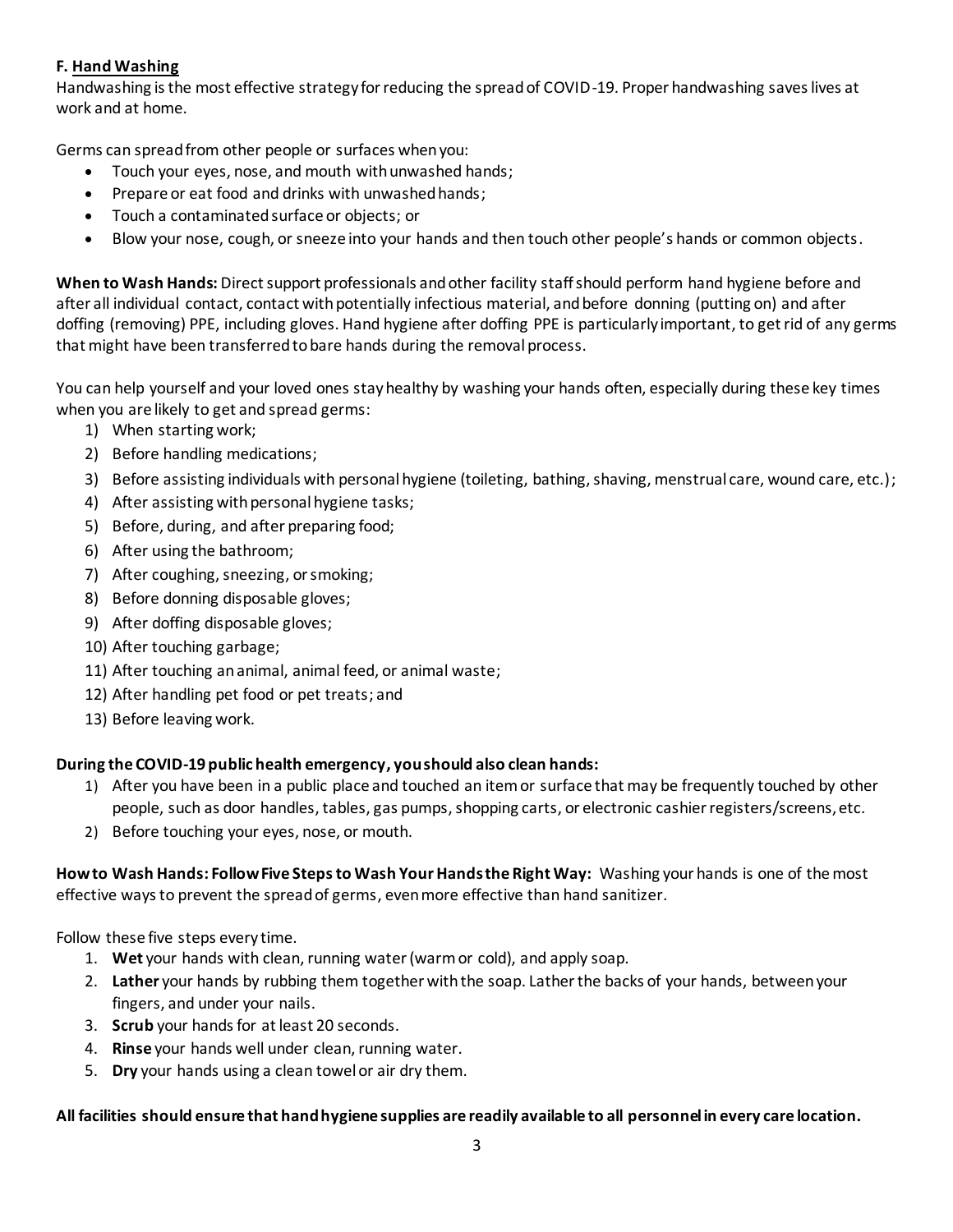Every staffmember, whether they are involved in direct support tasks or not, is encouraged to watch the CDC training videos on handwashing, available at https://www.cdc.gov/handwashing/index.html.

## **G. Use of Hand Sanitizer**

If soap and water are not readily available, you can use an alcohol-based hand sanitizer that contains at least 60% alcohol. You can tell if the sanitizer contains at least 60% alcohol by looking at the product label.

Staff should perform hand hygiene by using hand sanitizer containing at least 60% alcohol or washing hands with soap and water for at least 20 seconds. If hands are visibly soiled, use soap and water, to clean hands.

## **Sanitizers can quickly reduce the number of germs on hands in many situations. However,**

- Sanitizers do **not** get rid of all types of germs.
- Hand sanitizers may not be as effective when hands are visibly dirty or greasy.
- Hand sanitizers might not remove harmful chemicals from hands like pesticides and heavy metals.

#### **How to use hand sanitizer**

- Apply the gel product to the palm of one hand (read the label to learn the correct amount).
- Rub your hands together.
- Rub the gel over all the surfaces of your hands and fingers until your hands are dry. This should take around 20 seconds

#### **Access to Hand Sanitizer**

Hand sanitizer should be readily available throughout the residential setting. At a minimum, there should be a hand sanitizer station near the front door of the facility, in the kitchen/dining room, and in the living room/common room, if one exists. Hand sanitizer should be present at the bedroom door of each individual. If staff are not wearing gloves, staff should use hand sanitizer whenever they enter or exit an individual's bedroom. To the extent that individuals in the home are at risk of ingesting the hand sanitizer, or engaging in other unsafe behaviors with it, the location of hand sanitizer throughout the residential facility may need to be modified, or staff may need to carry refillable pocket size hand sanitizers on their person.

#### **H. Environmental Hygiene**

The transmission of the COVID-19 virus can be reduced by maintaining a germ-free environment. The following measures should be taken at all facilities:

- Clean all "high-touch" surfaces, such as counters, tabletops, doorknobs, bathroom fixtures, toilets, phones, keyboards, tablets, and bedside tables, every shift. Bedroom and bathroom doorknobs are prime locations for germ transmission.
- Clean any surfaces that may have blood, stool, or body fluids on them. Use a household cleaning spray according to the label instructions. Labels contain instructions for safe and effective use of the cleaning product, including precautions you should take when applying the product, such as wearing gloves and making sure you have good ventilation during use of the product.
- If the residence requires the use of a shared bathroom, bathroom surfaces must be cleaned after every use.
- Avoid sharing household items with the individual. Individuals should not share dishes, drinking glasses, cups, eating utensils, towels, bedding, or other items. After the individual uses these items, wash them thoroughly.
- Wash laundry thoroughly. Immediately remove and wash clothes or bedding that have blood, stool, or body fluids on them.
- Staff should wear disposable gloves while handling soiled items and keep soiled items away from the body. Staff should clean their hands with soap and water or an alcohol-based hand sanitizer immediately after removing gloves.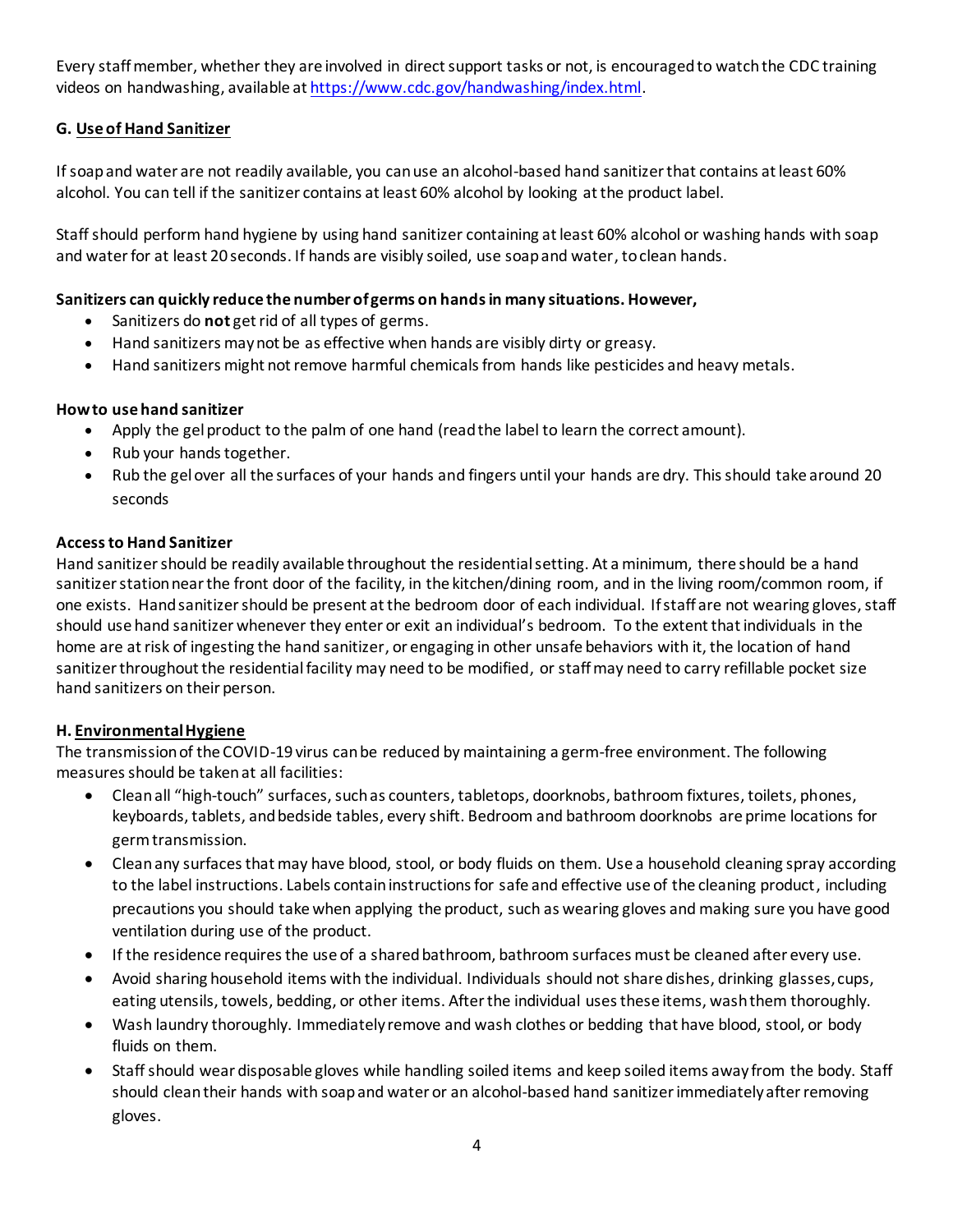- Read and follow directions on labels of laundry or clothing items and detergent. In general, use a normal laundry detergent according to washing machine instructions and dry thoroughly using the warmest temperatures recommended on the clothing label.
- Place all used disposable gloves, facemasks, and other contaminated items in a lined container before disposing of them with other household waste. Staff should clean their hands with soap and water or an alcohol-based hand sanitizer immediately after handling these items. Soap and water should be used if hands are visibly dirty.
- Staff should discuss any additional questions with their supervisor or assigned nursing staff or contact the state or local health department or healthcare provider, as needed. Check available hours when contacting the local health department.

#### **I. Individual Placement**

Every effort should be made to separate individuals who are either infected or presumed to be infected with COVID-19, from those who are thought not to be infected. When hospitalization is not medically necessary, care in the home must be provided as safely as possible and should consider the following:

- If possible, move an individual with COVID-19 to a separate cohorted setting, potentially in a different location or home.
- Whenever possible, place an individual with known or suspected COVID-19 in a single-person room with the door closed. If possible, the individual should have a dedicated bathroom.
- As a measure to limit staff exposure and conserve PPE, agencies could consider designating entire programs within the agency, with dedicated staff, to care only for individuals with known or suspected COVID-19.
- Determine how staffing needs will be met as the number of individuals with known or suspected COVID-19 increases and staff become ill and are excluded from work.

Please note that it might not be possible to distinguish individuals who have COVID-19 from individuals with other respiratory viruses.

#### **J. Personal Protective Equipment**

PPE is used by healthcare personnel, including direct support staff and clinicians, to protect themselves, individuals, and others, when providing care. PPE helps protect staff from potentially infectious individuals and materials, toxic medications, and other potentially dangerous substances used in healthcare delivery. However, PPE is only effective as one component of a comprehensive program aimed at preventing the transmission of COVID-19. Facilities and programs should consult the Centers for Disease Control and Prevention (CDC) guidance to optimize the supply of PPE and equipment through conventional, contingency, and crisis strategies at https://www.cdc.gov/coronavirus/2019 ncov/hcp/ppe-strategy/index.html.

#### **When Caring forIndividuals who are NOT Infected with or Presumed to be Infected with COVID-19:**

All staff are instructed to wear a facemask, at all times, while at work. This is intended to reduce COVID-19 transmission from potentially infected staff, who may be asymptomatic.

## **When Caring forIndividuals who are Infected with or Presumed to be Infected with COVID-19**:

Individuals confirmed or suspected of having COVID-19 should wear a facemask when around other people, unless they are not able to medically tolerate wearing one (for example, because it causes trouble breathing). Staff should always wear a maskwhen in the same room as that individual.

Staff should perform hand hygiene before and after all individual contact, contact with potentially infectious material, and before donning and doffing PPE, including gloves. Hand hygiene after removing PPE is particularly important to get rid of any germs that might have been transferred to bare hands during the removal process.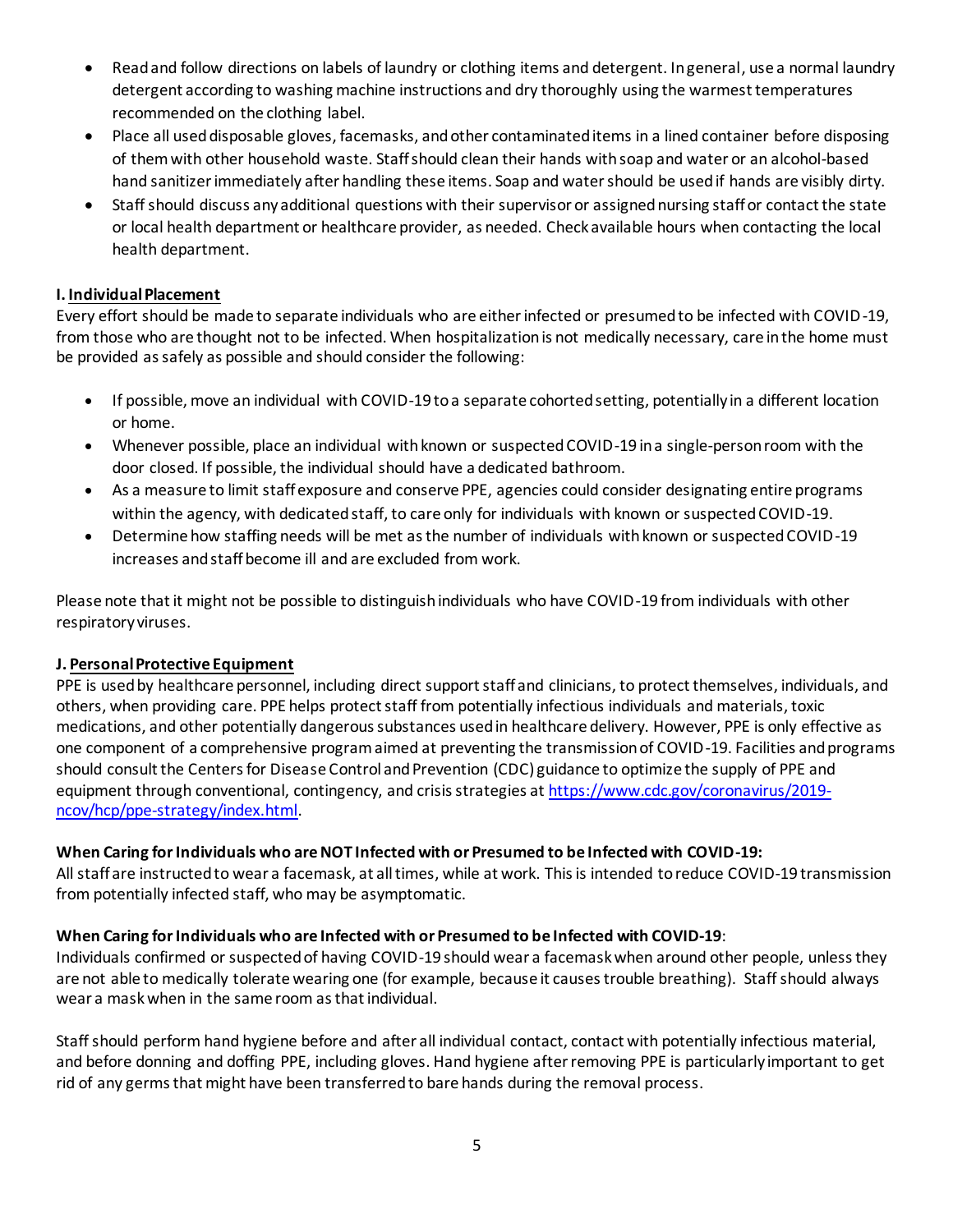The PPE protocol recommended when caring for an individual with known or suspected COVID-19 includes:

## • **Facemasks**

- $\circ$  Put on facemask upon entry into the group home, and wear at all times while in the work setting.
- $\circ$  As needed and based on available supply, implement extended use of facemasks. Wear the same facemask for multiple individuals with confirmed COVID-19 without removing between individuals. Change only when soiled, wet, or damaged. Do not touch the facemask.
- o If necessary, use expired facemasks.
- o Prioritize facemasks for staff rather than as source control for individuals. Have individuals use tissues or similar barriers to cover their mouth and nose. Assist individuals with this as needed.
- o If necessary, implement limited re-use of facemasks. Do not touch outer surface of facemask. After removal, fold so that the outer surface of the mask is inward and store in a breathable container, such as a paper bag, between uses. This facemask should be assigned to a single staff member. Always perform hand hygiene immediately after touching the facemask.
- o When splashes or sprays are anticipated, use a face shield covering the entire front and sides of the face. Use goggles if face shields are not available.
- $\circ$  The use of cloth masks, or other homemade masks (e.g., bandanas, scarves), for clinical and direct support staff providing direct care to individuals, is not recommended.
- o For further information, consult the CDC guidance entitled "Strategies for Optimizing the Supply of Facemasks", available at https://www.cdc.gov/coronavirus/2019-ncov/hcp/ppe-strategy/facemasks.html.

## • **N95 Respirators**

- $\circ$  All staff wearing N95 respirators should undergo medical clearance and fit testing.
- o N95 Respirators offer a higher level of protection and should be worn, if available, for any aerosolgenerating procedures or similar procedures where there is the potential for uncontrolled respiratory secretions.
- $\circ$  As needed and based on available supply, implement extended use of N95 respirators. Wear the same respirator for multiple individuals without removing between individuals. Change only when soiled, wet, damaged, or difficult to breathe through. Do not touch the respirator.
- o If necessary, use expired N95 respirators; refer to CDC guidelines entitled "Release of Stockpiled N95 Filtering Facepiece Respirators Beyond the Manufacturer-Designated Shelf Life: Considerations for the COVID-19 Response", available at https://www.cdc.gov/coronavirus/2019-ncov/hcp/release-stockpiled-N95.html.
- o If necessary, implement limited re-use for individuals with COVID-19, if possible with decontamination between uses; refer to FDA guidance entitled "Personal Protective Equipment Emergency Use Authorization", available at https://www.fda.gov/medical-devices/emergency-situations-medicaldevices/emergency-use-authorizations#covid19ppe. In addition to the approved method, refer to CDC guidance entitled "Decontamination and Reuse of Filtering Facepiece Respirators using Contingency and Crisis Capacity Strategies", available at https://www.cdc.gov/coronavirus/2019-ncov/hcp/ppestrategy/decontamination-reuse-respirators.html. If not decontaminated, an important risk is that the virus on the outside of the respirator might be transferred to the wearer's hands, leading to transmission to the health care personnel or other individuals. It is critical to avoid touching the respirator while worn and during or after doffing and to perform rigorous hand hygiene. Assign to a single staff person and store in a breathable container, such as a paper bag, between uses. For further information consult the CDC guidance entitled "Recommended Guidance for Extended Use and Limited Reuse of N95 Filtering Facepiece Respirators in Healthcare Settings", available at https://www.cdc.gov/niosh/topics/hcwcontrols/recommendedguidanceextuse.html.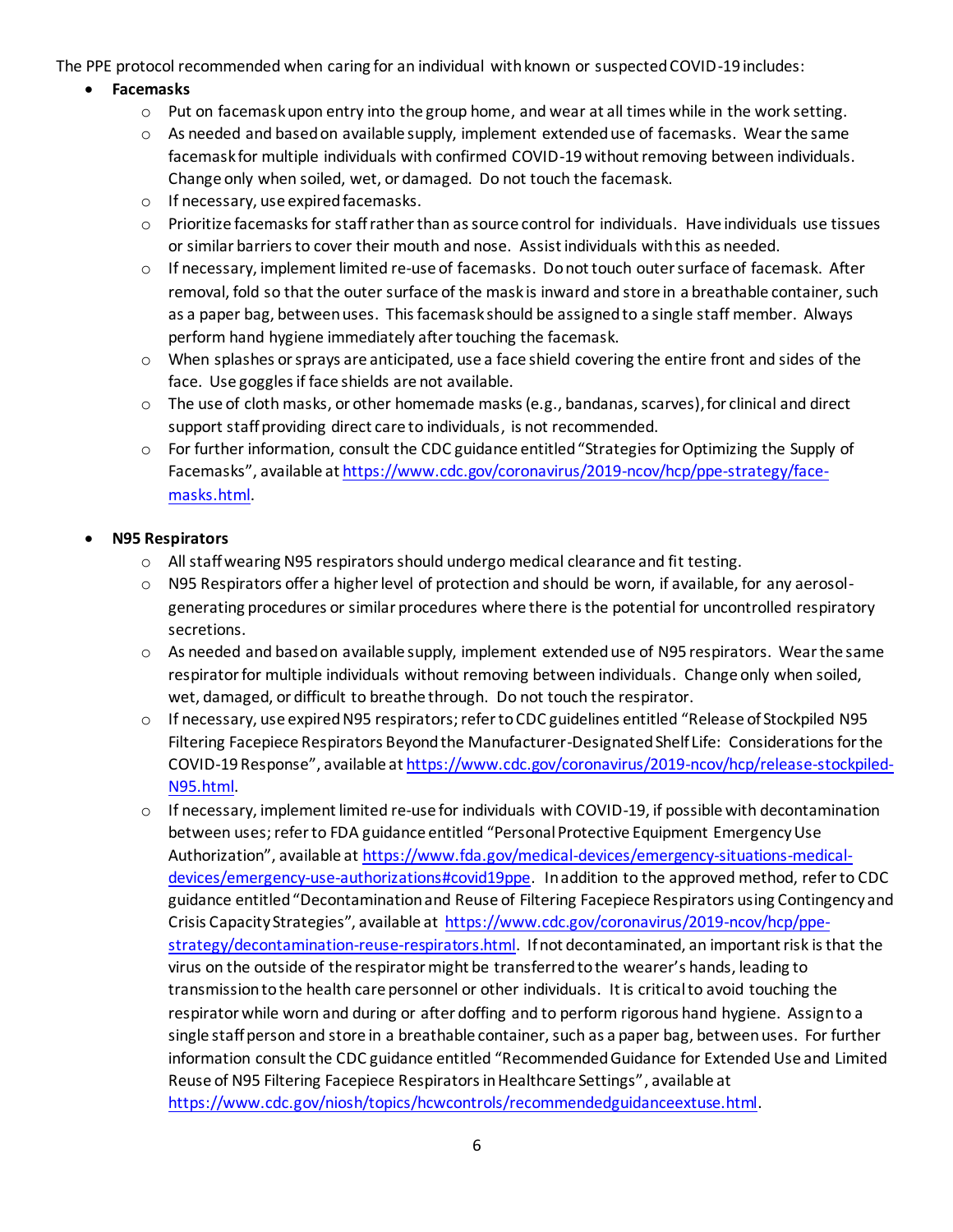## • **Eye Protection**

- $\circ$  Put on eye protection (i.e., goggles or a disposable face shield that covers the front and sides of the face) upon entry to an individual's room or care area. Personal eyeglasses and contact lenses are NOT considered adequate eye protection.
- o Remove eye protection before leaving the individual's room or care area.
- $\circ$  Reusable eye protection (e.g., goggles) must be cleaned and disinfected according to manufacturer's reprocessing instructions, prior to re-use. Disposable eye protection should be discarded after use.

#### • **Gloves**

- $\circ$  Put on clean, non-sterile gloves upon entry into an individual's room or care area.
- o Change gloves if they become torn or heavily contaminated.
- $\circ$  Remove and discard gloves when leaving the individual's room or care area, and immediately perform hand hygiene.

#### • **Gowns**

- $\circ$  Put on a clean isolation gown upon entry into an individual's room or care area. Change the gown if it becomes soiled. Remove and discard the gown in a dedicated container for waste or linen when leaving the individual's room or care area. Disposable gowns should be discarded after use. Cloth gowns should be laundered after each use.
- o If there are shortages of gowns, they should be prioritized for:
	- Aerosol-generating procedures;
	- Care activities where splashes and sprays are anticipated;
	- High-contact individual care activities that provide opportunities for transfer of germs to the hands and clothing of staff. Examples include:
		- **■** Dressing;
		- Bathing/showering;
		- **■** Transferring;
		- **•** Providing hygiene;
		- **•** Changing linens;
		- Changing briefs or assisting with toileting;
		- Device care or use; and
		- Wound care.

## **K. What to Do When PPE Supply is Low**

Critical PPE needs should be communicated to the respective local Office of Emergency Management, with the appropriate information provided at the time of request. Requests MUST include:

- Type and quantity of PPE by size;
- Point of contact at the requesting facility or system;
- Delivery location;
- Date request is needed tobe filled by; AND
- Record of pending orders.

Contingency strategies can help stretch PPE supplies when shortages are anticipated at a facility. Crisis strategies can be considered during severe PPE shortages and should be used with the contingency options to help stretch available supplies for the most critical needs. As PPE availability returns to normal, healthcare facilities should promptly resume standard practices.